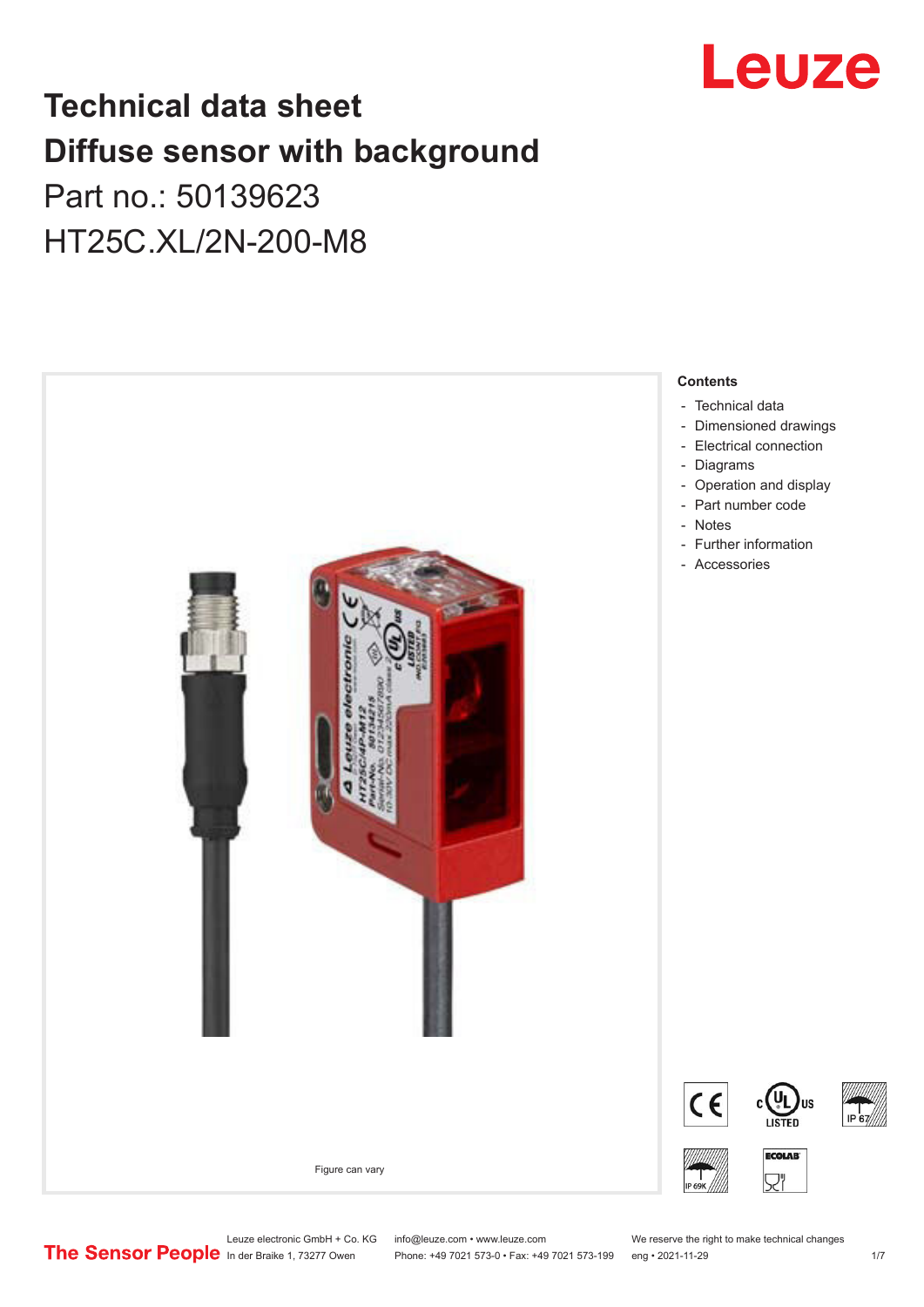ground suppression

#### <span id="page-1-0"></span>**Technical data**

# Leuze

#### **Basic data**

**Series** 25C **Operating principle** Diffuse reflection principle with back-

**Special version**

**Special version** Extra long light spot (XL)

#### **Optical data**

| <b>Black-white error</b>             | < 10% up to 350 mm                   |
|--------------------------------------|--------------------------------------|
| <b>Operating range</b>               | Guaranteed operating range           |
| Operating range, white 90%           | 00.6m                                |
| Operating range, gray 18%            | $0.0050.5$ m                         |
| Operating range, black 6%            | $0.0050.45$ m                        |
| <b>Operating range limit</b>         | Typical operating range              |
| <b>Operating range limit</b>         | 00.6m                                |
| <b>Adjustment range</b>              | 50  600 mm                           |
| Beam path                            | Divergent                            |
| <b>Light source</b>                  | LED, Red                             |
| Wavelength                           | 640 nm                               |
| <b>Transmitted-signal shape</b>      | Pulsed                               |
| LED group                            | Exempt group (in acc. with EN 62471) |
| Light spot size [at sensor distance] | 15 mm x 40 mm [300 mm]               |
| Type of light spot geometry          | Rectangular                          |
| Shift angle                          | Typ. $\pm 2^{\circ}$                 |
|                                      |                                      |

#### **Electrical data**

| <b>Protective circuit</b>     | Polarity reversal protection        |  |
|-------------------------------|-------------------------------------|--|
|                               | Short circuit protected             |  |
|                               |                                     |  |
| Performance data              |                                     |  |
| Supply voltage U <sub>p</sub> | 10  30 V, DC, Incl. residual ripple |  |
| <b>Residual ripple</b>        | 0  15 %, From $U_{\rm p}$           |  |
| <b>Open-circuit current</b>   | $0.20 \text{ mA}$                   |  |
|                               |                                     |  |

#### **Outputs**

**Number of digital switching outputs** 2 Piece(s)

| <b>Switching outputs</b>   |                                    |
|----------------------------|------------------------------------|
| <b>Voltage type</b>        | DC.                                |
| Switching current, max.    | 100 mA                             |
| <b>Switching voltage</b>   | high: $\geq (U_{\text{B}} - 2.5V)$ |
|                            | low: $\leq 2.5V$                   |
|                            |                                    |
| <b>Switching output 1</b>  |                                    |
| <b>Assignment</b>          | Connection 1, pin 4                |
| <b>Switching element</b>   | <b>Transistor, NPN</b>             |
| <b>Switching principle</b> | Light switching                    |
|                            |                                    |
| Switching output 2         |                                    |

**Switching output 2 Assignment** Connection 1, pin 2 **Switching element** Transistor, NPN **Switching principle** Dark switching

#### **Timing**

**Switching frequency** 1,000 Hz **Response time** 0.33 ms **Readiness delay** 300 ms

| <b>Connection 1</b>                 |                                      |
|-------------------------------------|--------------------------------------|
| <b>Function</b>                     | Signal OUT                           |
|                                     | Voltage supply                       |
| <b>Type of connection</b>           | Cable with connector                 |
| Cable length                        | 200 mm                               |
| <b>Sheathing material</b>           | <b>PUR</b>                           |
| Cable color                         | <b>Black</b>                         |
| Wire cross section                  | $0.2$ mm <sup>2</sup>                |
| <b>Thread size</b>                  | M <sub>8</sub>                       |
| Type                                | Male                                 |
| <b>Material</b>                     | <b>PUR</b>                           |
| No. of pins                         | 4-pin                                |
|                                     |                                      |
| <b>Mechanical data</b>              |                                      |
| Dimension (W x H x L)               | 15 mm x 42.7 mm x 30 mm              |
| <b>Housing material</b>             | <b>Plastic</b>                       |
| <b>Plastic housing</b>              | ABS                                  |
| Lens cover material                 | Plastic                              |
| Net weight                          | 33 <sub>g</sub>                      |
| <b>Housing color</b>                | Red                                  |
| Type of fastening                   | Through-hole mounting with M4 thread |
|                                     | Via optional mounting device         |
| <b>Compatibility of materials</b>   | <b>ECOLAB</b>                        |
|                                     |                                      |
| <b>Operation and display</b>        |                                      |
| Type of display                     | LED                                  |
| <b>Number of LEDs</b>               | 2 Piece(s)                           |
| <b>Operational controls</b>         | Multiturn potentiometer              |
| Function of the operational control | Range adjustment                     |
| <b>Environmental data</b>           |                                      |
| Ambient temperature, operation      | $-4060 °C$                           |
| Ambient temperature, storage        | -40  70 °C                           |
|                                     |                                      |
| <b>Certifications</b>               |                                      |
| Degree of protection                | IP 67                                |
|                                     | <b>IP 69K</b>                        |
| <b>Protection class</b>             | Ш                                    |
| Certifications                      | c UL US                              |
| <b>Standards applied</b>            | IEC 60947-5-2                        |
|                                     |                                      |
| <b>Classification</b>               |                                      |
| <b>Customs tariff number</b>        | 85365019                             |
| eCl@ss 5.1.4                        | 27270904                             |
| eCl@ss 8.0                          | 27270904                             |
| eCl@ss 9.0                          | 27270904                             |
| eCl@ss 10.0                         | 27270904                             |
| eCl@ss 11.0                         | 27270904                             |
| <b>ETIM 5.0</b>                     | EC002719                             |
|                                     |                                      |
| <b>ETIM 6.0</b>                     | EC002719                             |
| <b>ETIM 7.0</b>                     | EC002719                             |
|                                     |                                      |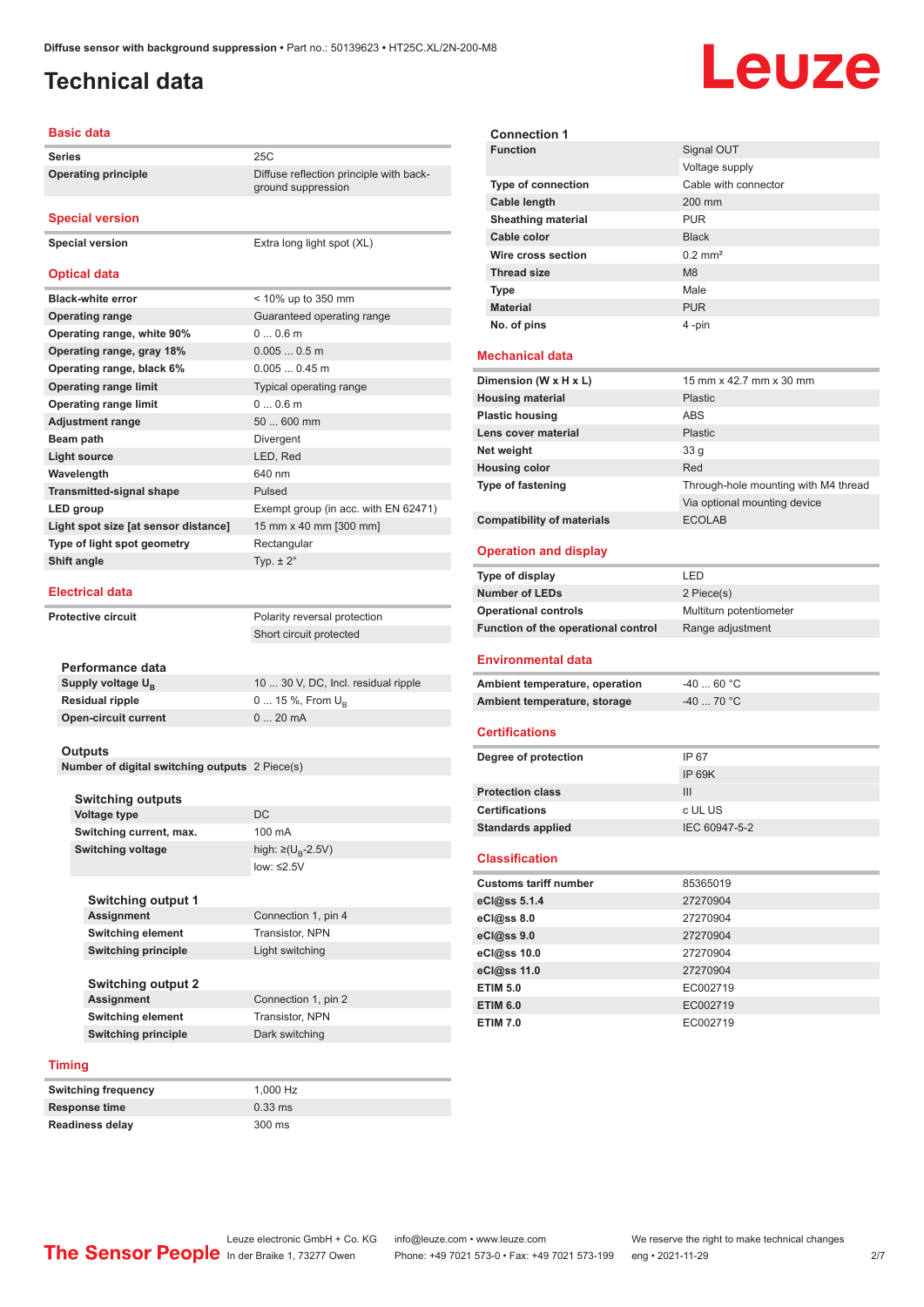### <span id="page-2-0"></span>**Dimensioned drawings**

All dimensions in millimeters



### **Electrical connection**

**Connection 1**

| <b>Function</b>           | Signal OUT            |
|---------------------------|-----------------------|
|                           | Voltage supply        |
| <b>Type of connection</b> | Cable with connector  |
| Cable length              | 200 mm                |
| <b>Sheathing material</b> | <b>PUR</b>            |
| Cable color               | <b>Black</b>          |
| Wire cross section        | $0.2$ mm <sup>2</sup> |
| <b>Thread size</b>        | M <sub>8</sub>        |
| <b>Type</b>               | Male                  |
| <b>Material</b>           | <b>PUR</b>            |
| No. of pins               | 4-pin                 |

#### **Pin Pin assignment**

|        | V+               |  |  |
|--------|------------------|--|--|
| 2      | OUT <sub>2</sub> |  |  |
| ,<br>v | GND              |  |  |
| л      | OUT <sub>1</sub> |  |  |



## Leuze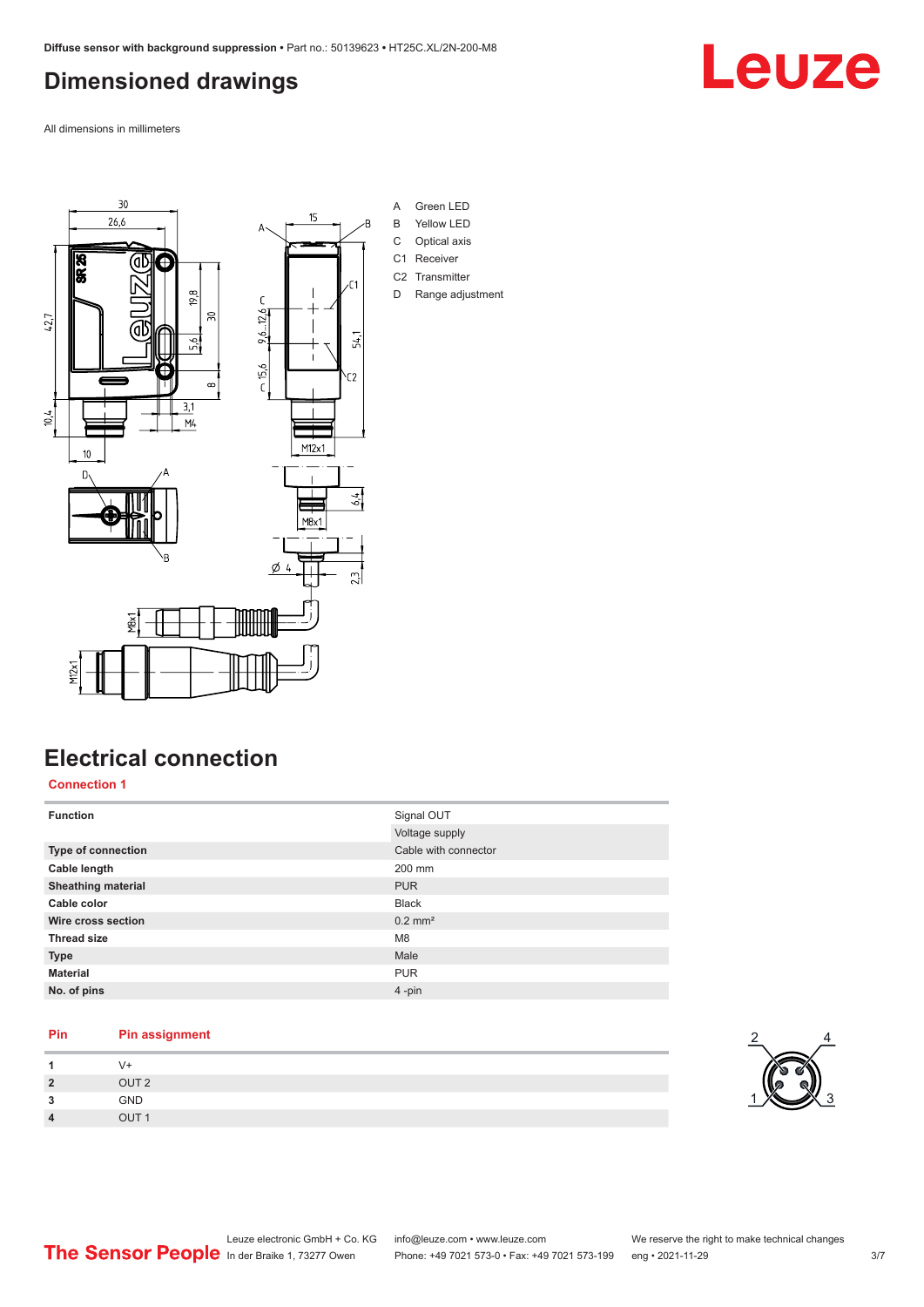#### <span id="page-3-0"></span>**Diagrams**

# Leuze



Typ. response behavior (focusing distance 350 mm)

Typ. response behavior (focusing distance 600 mm)



- x Distance [mm]
- y Misalignment [mm]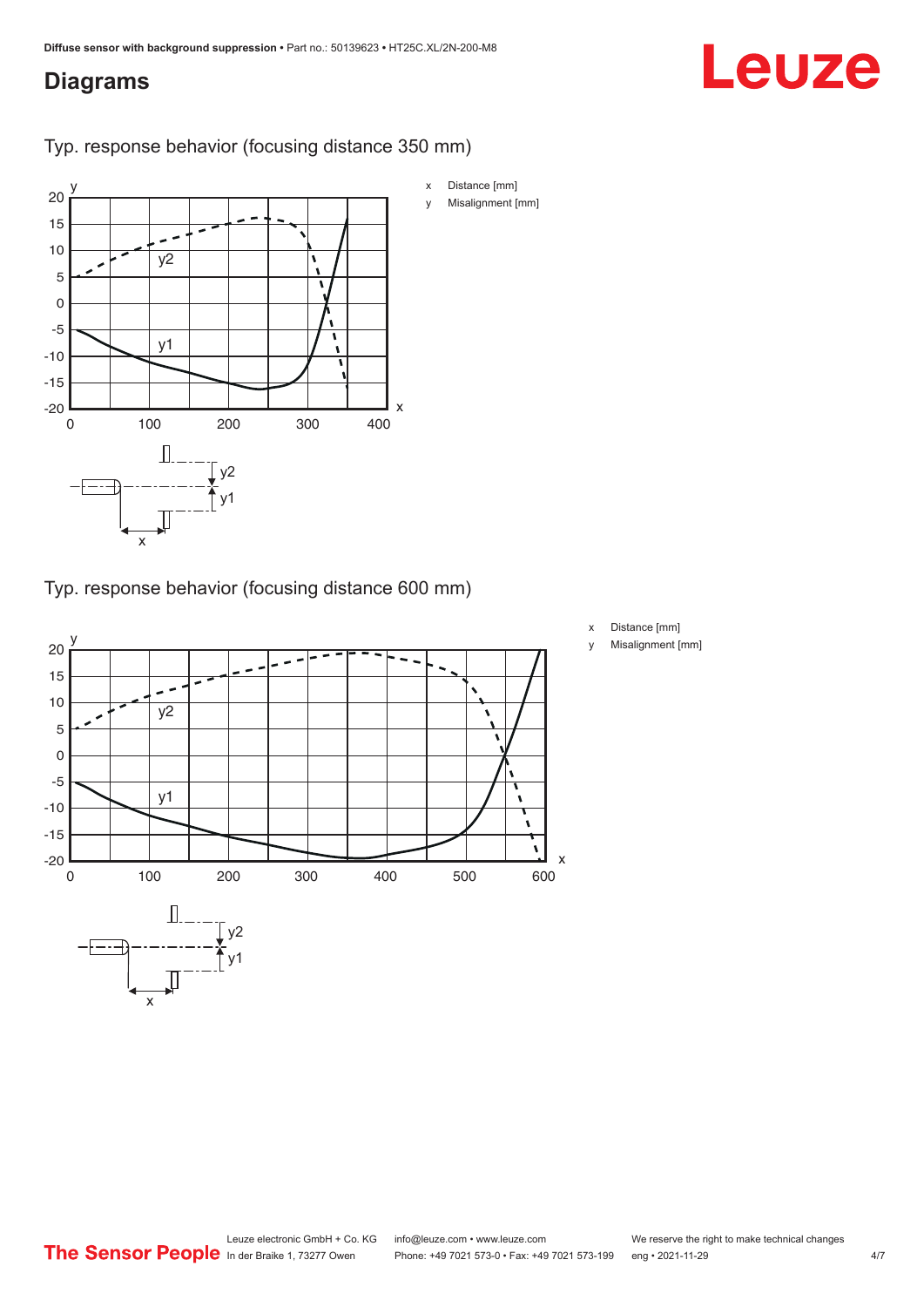x

 $-\overline{...}$   $-\overline{...}$   $-\overline{...}$ 

#### <span id="page-4-0"></span>**Diagrams**

# **Leuze**

Typ. black/white behavior



x Range [mm]

- y Reduction of range [mm]
- A White 90%
- B Gray 18%
- C Black 6%

### **Operation and display**

| LED            | Display                  | <b>Meaning</b>        |
|----------------|--------------------------|-----------------------|
|                | Green, continuous light  | Operational readiness |
| $\overline{2}$ | Yellow, continuous light | Object detected       |

#### **Part number code**

Part designation: **AAA25C d EE-f.GGH/iJ-K**

| AAA25C | Operating principle / construction<br>HT25C: Diffuse reflection sensor with background suppression<br>PRK25C: Retro-reflective photoelectric sensor with polarization filter<br>LS25C: Throughbeam photoelectric sensor transmitter<br>LE25C: Throughbeam photoelectric sensor receiver<br>DRT25C: Dynamic reference diffuse sensor                                                                                                                                                                |
|--------|----------------------------------------------------------------------------------------------------------------------------------------------------------------------------------------------------------------------------------------------------------------------------------------------------------------------------------------------------------------------------------------------------------------------------------------------------------------------------------------------------|
| d      | Light type<br>n/a: red light<br>I: infrared light                                                                                                                                                                                                                                                                                                                                                                                                                                                  |
| EE     | Light source<br>$n/a$ : LED<br>L1: laser class 1<br>L <sub>2</sub> : laser class 2                                                                                                                                                                                                                                                                                                                                                                                                                 |
| f      | Preset range (optional)<br>n/a: operating range acc. to data sheet<br>xxxF: Preset range [mm]                                                                                                                                                                                                                                                                                                                                                                                                      |
| GG     | Equipment<br>A: Autocollimation principle (single lens)<br>S: small light spot<br>D: Detection of stretch-wrapped objects<br>X: extended model<br>HF: Suppression of HF illumination (LED)<br>XL: Extra long light spot<br>T: autocollimation principle (single lens) for highly transparent bottles without tracking<br>TT: autocollimation principle (single lens) for highly transparent bottles with tracking<br>F: Foreground suppression<br>R: greater operating range<br>SL: Slit diaphragm |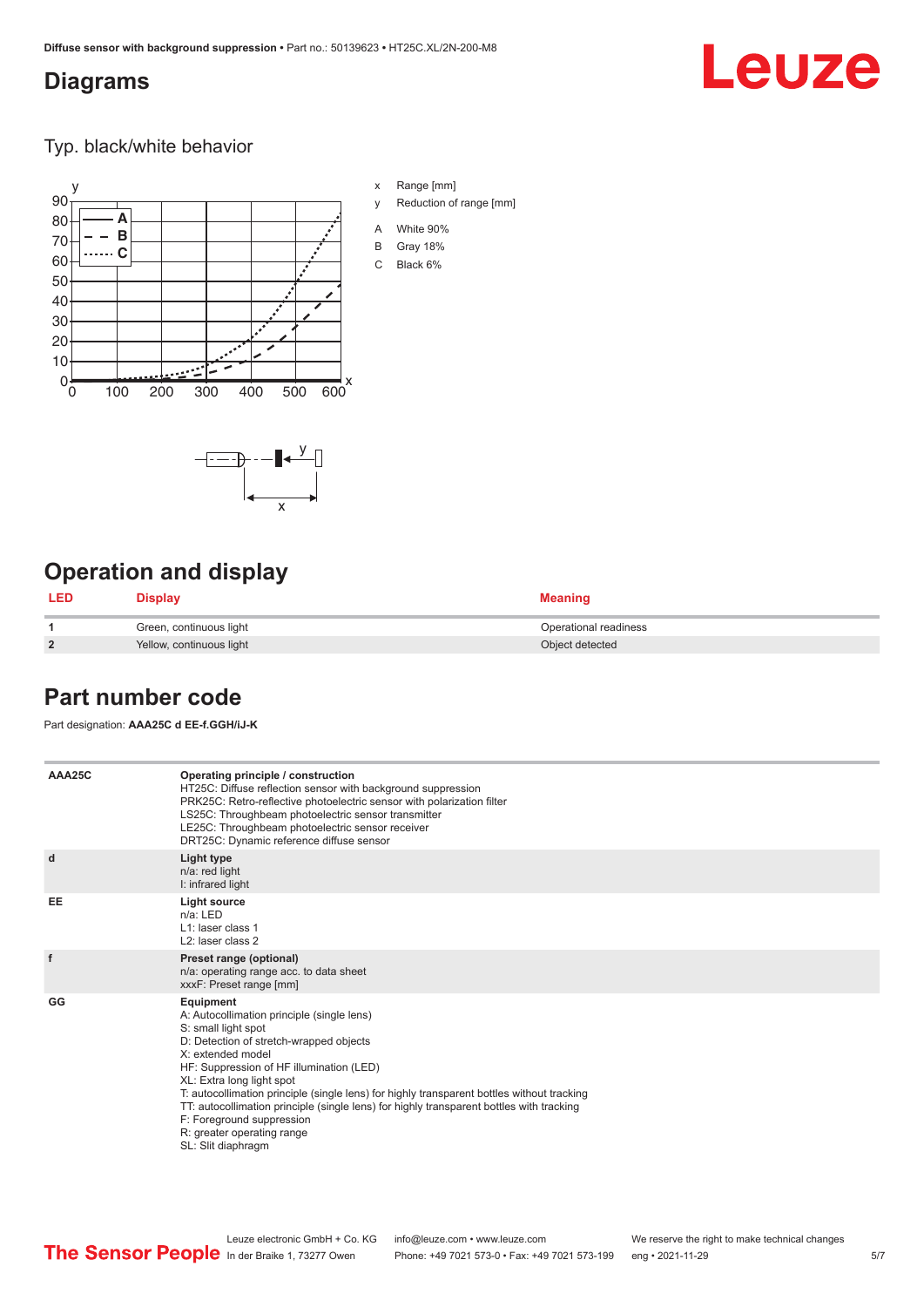#### <span id="page-5-0"></span>**Part number code**

# Leuze

| н           | Operating range adjustment<br>1: 270° potentiometer<br>2: multiturn potentiometer<br>3: teach-in via button<br>R: greater operating range                                                                                                                                                                                                                                                                                                                                                                                                              |
|-------------|--------------------------------------------------------------------------------------------------------------------------------------------------------------------------------------------------------------------------------------------------------------------------------------------------------------------------------------------------------------------------------------------------------------------------------------------------------------------------------------------------------------------------------------------------------|
| j.          | Switching output/function OUT 1/IN: Pin 4 or black conductor<br>2: NPN transistor output, light switching<br>N: NPN transistor output, dark switching<br>4: PNP transistor output, light switching<br>P: PNP transistor output, dark switching<br>X: pin not used<br>8: activation input (activation with high signal)<br>L: IO-Link interface (SIO mode: PNP light switching, NPN dark switching)<br>6: push-pull switching output, PNP light switching, NPN dark switching<br>G: Push-pull switching output, PNP dark switching, NPN light switching |
| J           | Switching output / function OUT 2/IN: pin 2 or white conductor<br>2: NPN transistor output, light switching<br>N: NPN transistor output, dark switching<br>4: PNP transistor output, light switching<br>P: PNP transistor output, dark switching<br>W: warning output<br>X: pin not used<br>6: push-pull switching output, PNP light switching, NPN dark switching<br>T: teach-in via cable<br>G: Push-pull switching output, PNP dark switching, NPN light switching                                                                                  |
| κ           | <b>Electrical connection</b><br>n/a: cable, standard length 2000 mm, 4-wire<br>200-M12: cable, length 200 mm with M12 connector, 4-pin, axial (plug)<br>M8: M8 connector, 4-pin (plug)<br>M12: M12 connector, 4-pin (plug)<br>200-M8: cable, length 200 mm with M8 connector, 4-pin, axial (plug)                                                                                                                                                                                                                                                      |
| <b>Note</b> |                                                                                                                                                                                                                                                                                                                                                                                                                                                                                                                                                        |

## **Notes**

| <b>Observe intended use!</b>                                                                                                                                                                                                  |
|-------------------------------------------------------------------------------------------------------------------------------------------------------------------------------------------------------------------------------|
| $\%$ This product is not a safety sensor and is not intended as personnel protection.<br>$\&$ The product may only be put into operation by competent persons.<br>♦ Only use the product in accordance with its intended use. |

 $\%$  A list with all available device types can be found on the Leuze website at www.leuze.com.

### **Further information**

- Light source: Average life expectancy 100,000 h at an ambient temperature of 25 °C
- Sum of the output currents for both outputs 100 mA